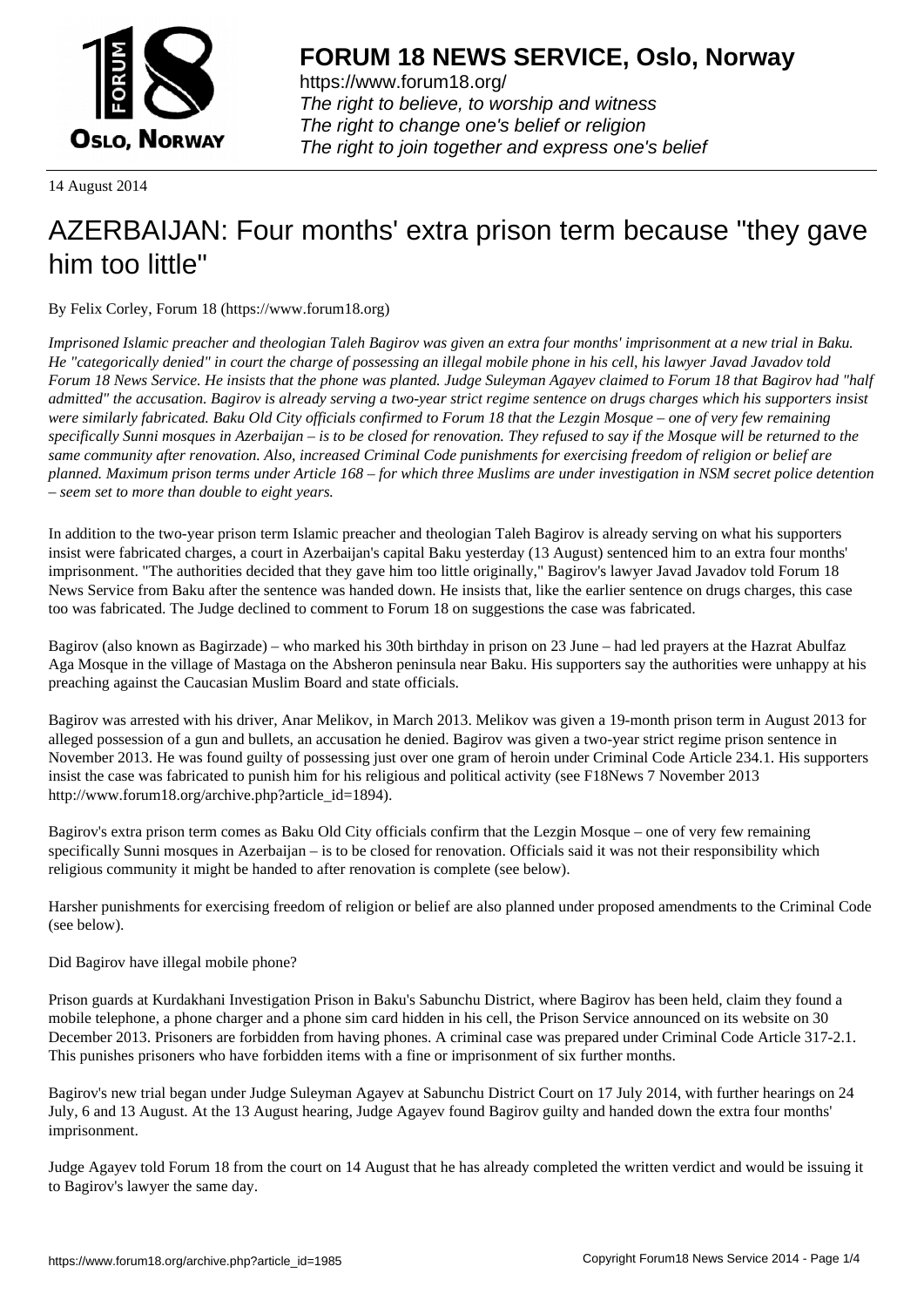Bagirov "categorically denied" in court that he had possessed the mobile phone as the prosecution maintained, his lawyer Javadov told Forum 18. By contrast, Judge Agayev claimed that Bagirov had "half admitted" the charge, admitting he had used the mobile phone while in prison. "All this will be in the written verdict," he insisted.

Bagirov's lawyer Javadov insists the authorities used the claims of illegal possession of a mobile phone simply as an excuse to increase Bagirov's term in prison. "This is the method they chose to use," he told Forum 18.

"The mobile phone was planted," Javadov added. "Taleh is under intense scrutiny in prison and couldn't have a mobile phone." He said Bagirov had no need of a mobile phone anyway, as there is a phone in prison which he has access to twice a week.

Judge Agayev adamantly refused to comment on defence suggestions that the extra criminal case had been fabricated as an excuse to extend Bagirov's term of imprisonment.

## Prison transfer expected

Bagirov is still held in Kurdakhani Investigation Prison, Javadov told Forum 18. He was brought to the court hearings from the prison. Now this new trial is over, Bagirov is now expected to be sent to serve the rest of his sentence in Labour Camp No. 12 in the village of Puta, along the coast to the south-west of Baku. The address of Labour Camp No. 12 is:

12 sayli Cazacakma müassisasi

AZ-1071, Baki sahari

Qaradag rayonu

Puta qasabasi

Azerbaijan

Bagirov is not facing problems praying or having religious literature in prison at the moment, Javadov told Forum 18.

## Sunni mosque closure confirmed

Meanwhile, Baku's Icherisheher (Old City) State Historical-Architectural Reserve has confirmed that the historic Lezgin Mosque (also known as the Ashur Mosque) is to be closed for full renovation. The works – which will be conducted by the Reserve - "were due to start already", spokesperson Narmin Azadgil told Forum 18 from Baku on 13 August.

Azadgil failed to say when the works at the Sunni Mosque will actually start or to estimate when they are likely to be completed. "It is almost always impossible to state any precise dates/period of conservation/restoration projects without analysing the results of relevant scientific researches," she told Forum 18.

The Lezgin Mosque community leader, Faiq Mustafa, expressed great concern to Forum 18 that the renovation had been decided without the community's involvement. He fears that the community will not be given any alternative venue during the renovation and that the mosque building will not be returned to the same community after the renovation is complete. He points out that the authorities have used various excuses to close Sunni Muslim mosques (see F18News 11 August 2014 http://www.forum18.org/archive.php?article\_id=1984).

Azadgil of the Reserve refuse to say whether the mosque will be returned to the same community after renovation. "The answer to this question is beyond the responsibilities of our Administration," she claimed. "The registration of religious communities, their activity and allocation is regulated by other relevant authorities (State Committee for Work with Religious Organisations, Caucasian Muslim Board). We are only responsible for protection of historical monuments within the Old City of Baku."

Mustafa of the Mosque community had expressed surprise at suddenly being told of the imminent closure for renovation at a 16 July meeting. The Reserve has not confirmed anything in writing, to his dissatisfaction.

However, Azadgil claimed that renovation of the Lezgin Mosque had been specified in the Conservation Master Plan approved by a prime ministerial decree in 2010. A follow-up plan submitted to the Cabinet of Ministers later that year included a plan to restore the Mosque in 2012-4, she claimed. Forum 18 asked for a copy of this plan, but is so far yet to receive it. "In 2013, the Scientific Restoration Atelier examined the mosque building and identified the main problematic issues to be addressed during the restoration process. Following this the restoration project has been developed."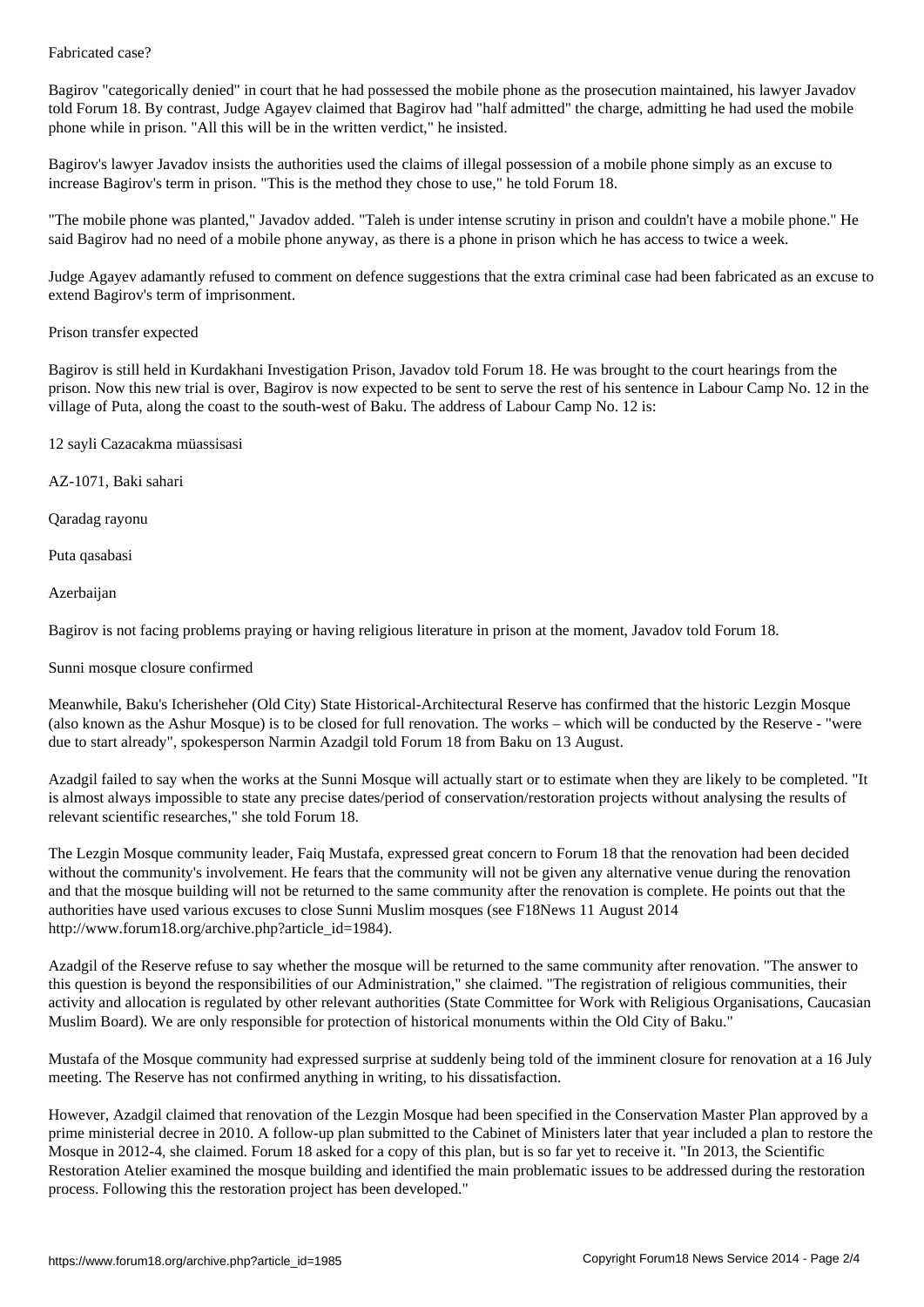, at least on the interior, Azadagil institute that it is necessary. A big problem exists with underground water, which became  $\mu$ the reason for damage of the neighbouring building (now being regenerated)," she told Forum 18. "This must also be solved in order to prevent collapse of the mosque."

Azadgil refused to explain why the Reserve has given the Mosque no information about the impending closure in writing as the Mosque is demanding.

Harsher criminal punishments planned

Proposed amendments to two Articles of the Criminal Code to increase punishments for the "illegal" exercise of freedom of religion or belief are due to be considered in Parliament, the Milli Mejlis, in the autumn, the Azeri Press Agency (APA) stated on 11 August citing unnamed Milli Mejlis officials.

Azerbaijan has repeatedly increased both administrative and criminal punishments for those exercising the right to freedom of religion or belief (see Forum 18's Azerbaijan religious freedom survey http://www.forum18.org/archive.php?article\_id=1690).

Forum 18 was unable to find out which government agency had initiated the new proposed Criminal Code amendments or why. No one answered the phones on 14 August at the Milli Mejlis Legal Policy and State Building Committee, or the press office. The Milli Mejlis switchboard operator told Forum 18 that very few officials are at work during the summer recess. She said parliament will not resume its work before 15 September.

Opposition member of parliament Fazil Gazanfaroglu Mustafaev of the Great Formation Party told Forum 18 on 14 August that deputies had been given no information about these proposed amendments before the Milli Mejlis broke for its summer recess.

The proposed amendments – if adopted - would increase punishments under Criminal Code Article 167-1 and Article 168, according to APA.

Article 167-1.1 punishes forcing individuals, including children, to take part in religious activity or religious education. Article 167-1.2 punishes forcing individuals to be members of a religious community or preventing them from leaving. Punishments are fines or imprisonment.

Article 167-1 was introduced into the Criminal Code in May 2009. Further amendments to the Article were signed into law in December 2011. Although they left terms of imprisonment unchanged, they dramatically increased fines (see F18News 15 December 2011 http://www.forum18.org/archive.php?article\_id=1648).

Punishments under Article 167-1.1 would rise to a maximum term of imprisonment of six years (it is two years currently) or a fine of 5,000 to 10,000 Manats (the fine is currently 3,000 to 5,000 Manats). (Each 1,000 Manats is currently equivalent to 8,300 Norwegian Kroner, 950 Euros or 1,275 US Dollars.)

Punishments under Article 167-1.2 would rise to a maximum term of imprisonment of five years (it is two years currently) or a fine of 5,000 to 10,000 Manats (the fine is currently 3,000 to 5,000 Manats).

Article 168 punishes "Creation of a group carrying out activity under the pretext of spreading a religious faith and carrying out religious activity and by this illegally harming social order, or harming the health of citizens or violating the rights of citizens irrespective of the form of infringement, as well as distracting citizens from performance of duties established by law, as well as leadership of such a group or participation in it". Cases when minors are involved are prosecuted under Article 168.2, which carries a maximum punishment at present of three years' imprisonment.

Punishments under Article 168 would rise to a maximum term of imprisonment of eight years or a fine of 10,000 to 15,000 Manats (the fine is currently 7,000 to 9,000 Manats).

The National Security Ministry (NSM) secret police are currently investigating three Baku Muslims - Eldeniz Hajiyev, Ismayil Mammadov and Revan Farzaliyev – under Criminal Code Article 168.2.

Hajiyev and Mammadov were arrested in April, when NSM secret police and ordinary police raided a meeting where Muslims were studying their faith with the help of the writings of the late Turkish Muslim theologian Said Nursi. Farzaliyev was arrested in May. All are being held by the NSM secret police and all had their pre-trial detention extended by a further two months in early August (see F18News 7 August 2014 http://www.forum18.org/archive.php?article\_id=1983). (END)

For more background information see Forum 18's Azerbaijan religious freedom survey at http://www.forum18.org/Archive.php?article\_id=1690.